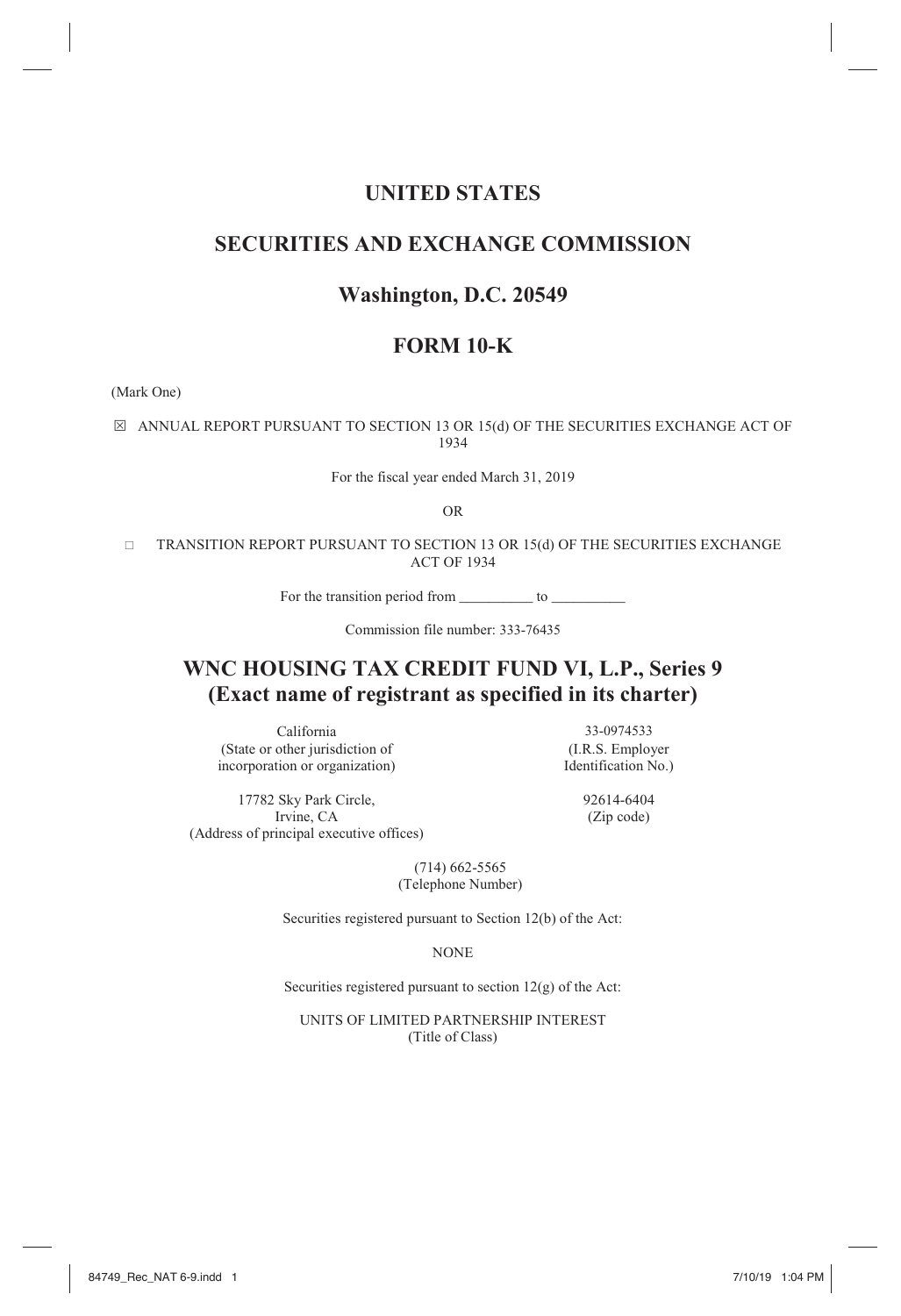Indicate by check mark if the registrant is a well-known seasoned issuer, as defined in Rule 405 of the Securities Act  $Yes$  No $X$ 

Indicate by check mark if the registrant is not required to file reports pursuant to Section 13 or Section 15(d) of the Act.

 $Yes$   $No$   $X$ 

Indicate by check mark whether the registrant (1) has filed all reports required to be filed by Section 13 or 15(d) of the Securities Exchange Act of 1934 during the preceding 12 months (or for such shorter period that the registrant was required to file such reports), and (2) has been subject to such filing requirements for the past 90 days.  $Yes_ X_N$  No\_

Indicate by check mark whether the registrant has submitted electronically and posted on its corporate Website, if any, every Interactive Data File required to be submitted and posted pursuant to Rule 405 of Regulation S-T (232.405 of this chapter) during the preceding 12 months (or for such shorter period that the registrant was required to submit and post such files).

 $Yes\_X$  No $\_$ 

Indicate by check mark if disclosure of delinquent filers pursuant to Item 405 of Regulation S-K (229.405 of this chapter) is not contained herein, and will not be contained, to the best of registrant's knowledge, in definitive proxy or information statements incorporated by reference in Part III of this Form 10-K or any amendment to this Form 10-K.  $\boxtimes$ 

Indicate by check mark whether the registrant is a large accelerated filer, an accelerated filer, a non-accelerated filer or a smaller reporting company. See definition of "large accelerated filer," "accelerated filer" and "smaller reporting company" in Rule 12b-2 of the Exchange Act.

Large accelerated filer Accelerated filer Non-accelerated filer X Smaller reporting company

Indicate by check mark whether the registrant is a shell company (as defined in Rule 12b-2 of the Exchange Act). Yes No X

State the aggregate market value of the voting and non-voting common equity held by non-affiliates computed by reference to the price at which the common equity was last sold, or the average bid and asked price of such common equity, as of the last business day of the registrant's most recently completed second fiscal quarter.

# INAPPLICABLE

### DOCUMENTS INCORPORATED BY REFERENCE

List hereunder the following documents if incorporated by reference and the Part of the Form 10-K (e.g., Part I, Part II, etc.) into which the document is incorporated: (1) Any annual report to security holders; (2) Any proxy or information statement; and (3) Any prospectus filed pursuant to Rule 424(b) or (c) under the Securities Act of 1933. The listed documents should be clearly described for identification purposes (e.g., annual report to security holders for fiscal year ended December 24, 1980).

NONE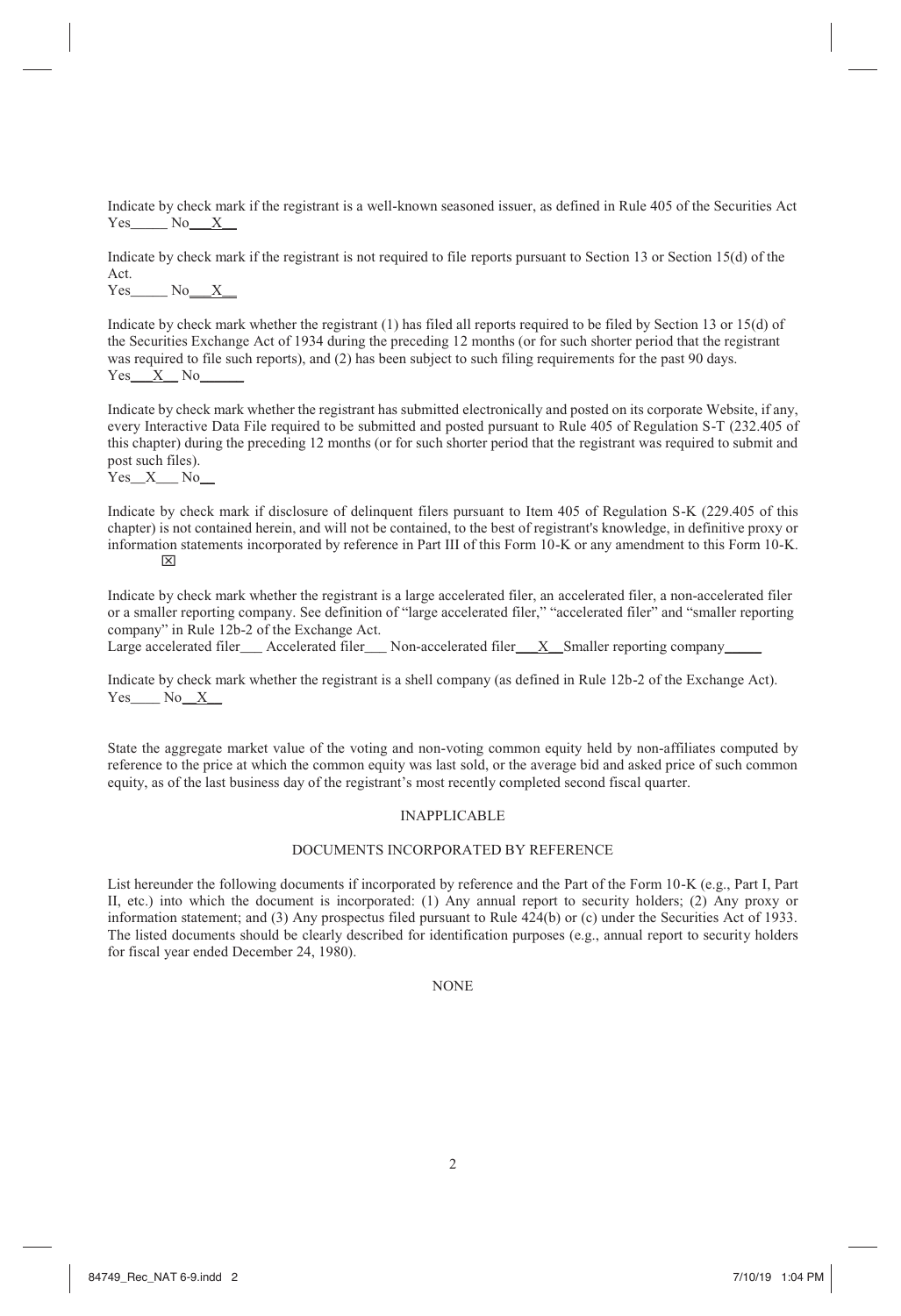### Report of Independent Registered Public Accounting Firm

To the Partners WNC Housing Tax Credit Fund VI, L.P., Series 9

#### Opinion on the Financial Statements

We have audited the accompanying balance sheets of WNC Housing Tax Credit Fund VI, L.P., Series 9 (the "Partnership") as of March 31, 2019 and 2018, the related statements of operations, partners' deficit, and cash flows for each of the years in the three-year period ended March 31, 2019, and the related notes and schedule (collectively referred to as the "financial statements"). In our opinion, the financial statements present fairly, in all material respects, the financial position of the Partnership as of March 31, 2019 and 2018, and the results of its operations and its cash flows for each of the years in the three-year period ended March 31, 2019, in conformity with accounting principles generally accepted in the United States of America.

#### Basis for Opinion

These financial statements are the responsibility of the Partnership's management. Our responsibility is to express an opinion on the Partnership's financial statements based on our audits. We are a public accounting firm registered with the Public Company Accounting Oversight Board (United States) ("PCAOB") and are required to be independent with respect to the Partnership in accordance with the U.S. federal securities laws and the applicable rules and regulations of the Securities and Exchange Commission and the PCAOB.

We conducted our audits in accordance with the standards of the PCAOB. Those standards require that we plan and perform the audit to obtain reasonable assurance about whether the financial statements are free of material misstatement, whether due to error or fraud. The Partnership is not required to have, nor were we engaged to perform, an audit of its internal control over financial reporting. As part of our audits, we are required to obtain an understanding of internal control over financial reporting, but not for the purpose of expressing an opinion on the effectiveness of the Partnership's internal control over financial reporting. Accordingly, we express no such opinion.

Our audits included performing procedures to assess the risks of material misstatement of the financial statements, whether due to error or fraud, and performing procedures that respond to those risks. Such procedures included examining, on a test basis, evidence regarding the amounts and disclosures in the financial statements. Our audits also included evaluating the accounting principles used and significant estimates made by management, as well as evaluating the overall presentation of the financial statements. We believe that our audits provide a reasonable basis for our opinion.

#### Supplemental Information

The schedule listed under Part IV, Item 15(a)(2) of Form 10-K related to each of the years in the three-year period ended March 31, 2019 has been subjected to audit procedures performed in conjunction with the audit of WNC Housing Tax Credit Fund VI, L.P., Series 9's financial statements. The schedule is the responsibility of the Partnership's management. Our audit procedures included determining whether the schedule reconciles to the financial statements or the underlying accounting and other records, as applicable, and performing procedures to test the completeness and accuracy of the information presented in the schedule. In forming our opinion on the schedule, we evaluated whether the schedule, including its form and content, is presented in conformity with the Securities and Exchange Commission's rules. In our opinion, the schedule is fairly stated, in all material respects, in relation to the financial statements as a whole.

We have served as the Partnership's auditor since 2004.

/s/ CohnReznick, LLP

Bethesda, Maryland June 26, 2019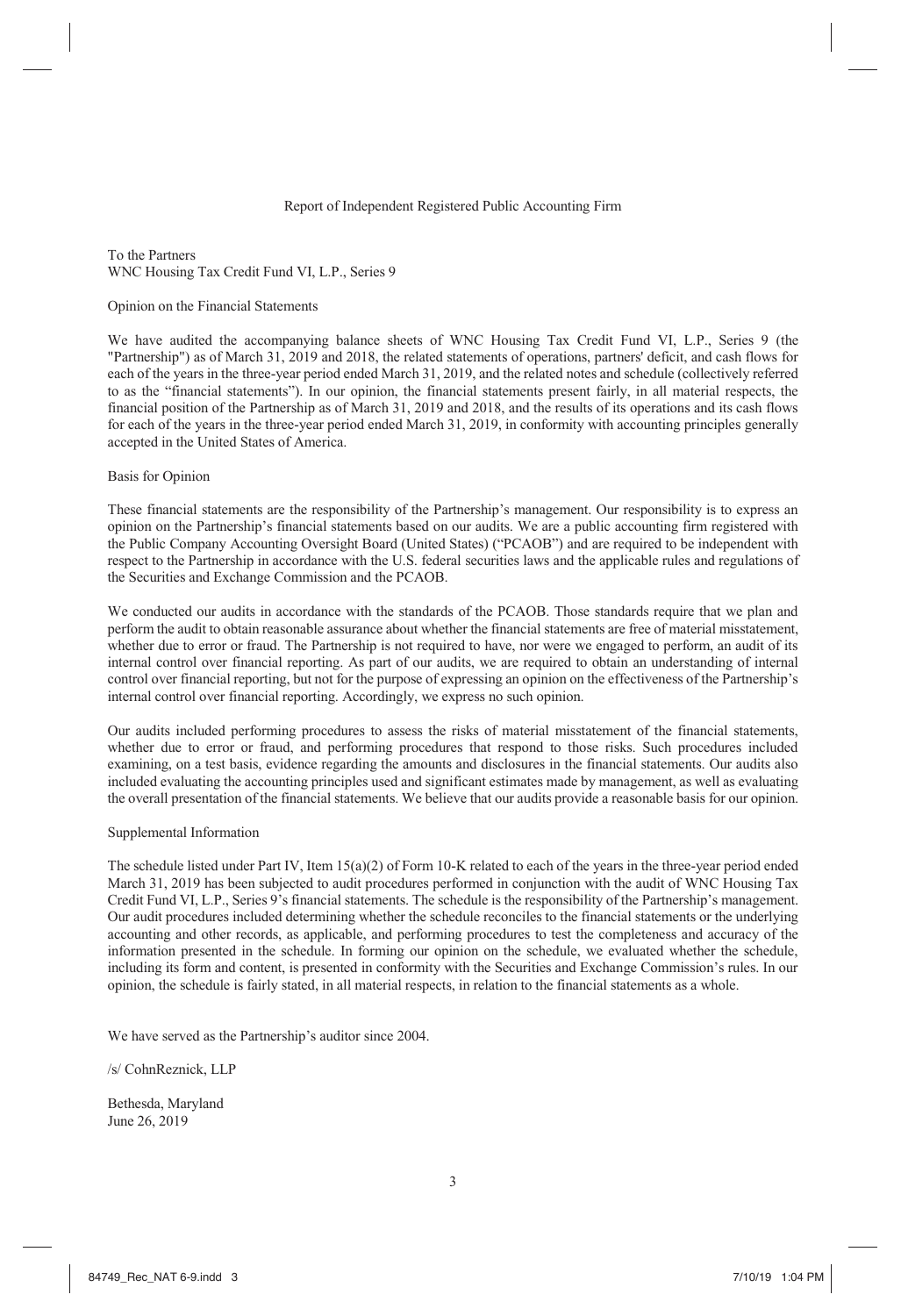# **BALANCE SHEETS**

|                                                                         | March 31, |               |    |             |
|-------------------------------------------------------------------------|-----------|---------------|----|-------------|
|                                                                         |           | 2019          |    | 2018        |
| <b>ASSETS</b>                                                           |           |               |    |             |
| Cash and cash equivalents                                               | S         | 12,736        | S  | 88,104      |
| Investments in Local Limited Partnerships, net (Note 2)<br>Other assets |           | 750           |    | 1,800       |
| <b>Total Assets</b>                                                     | S         | 13,486        | S  | 89,904      |
| <b>LIABILITIES AND PARTNERS' DEFICIT</b>                                |           |               |    |             |
| Liabilities:                                                            |           |               |    |             |
| Accrued fees and expenses due to General Partner and affiliates         |           |               |    |             |
| (Note 3)                                                                | \$.       | 1,611,981     |    | \$1,604,717 |
| <b>Total Liabilities</b>                                                |           | 1,611,981     |    | 1,604,717   |
| Partners' Deficit                                                       |           |               |    |             |
| General Partner                                                         |           | (15,622)      |    | (15, 538)   |
| Limited Partners (25,000 Partnership Units authorized; 15,197           |           |               |    |             |
| and 15,240 Partnership Units issued and outstanding,                    |           |               |    |             |
| respectively)                                                           |           | (1, 582, 873) |    | (1,499,275) |
| <b>Total Partners' Deficit</b>                                          |           | (1,598,495)   |    | (1,514,813) |
| Total Liabilities and Partners' Deficit                                 | S         | 13,486        | \$ | 89,904      |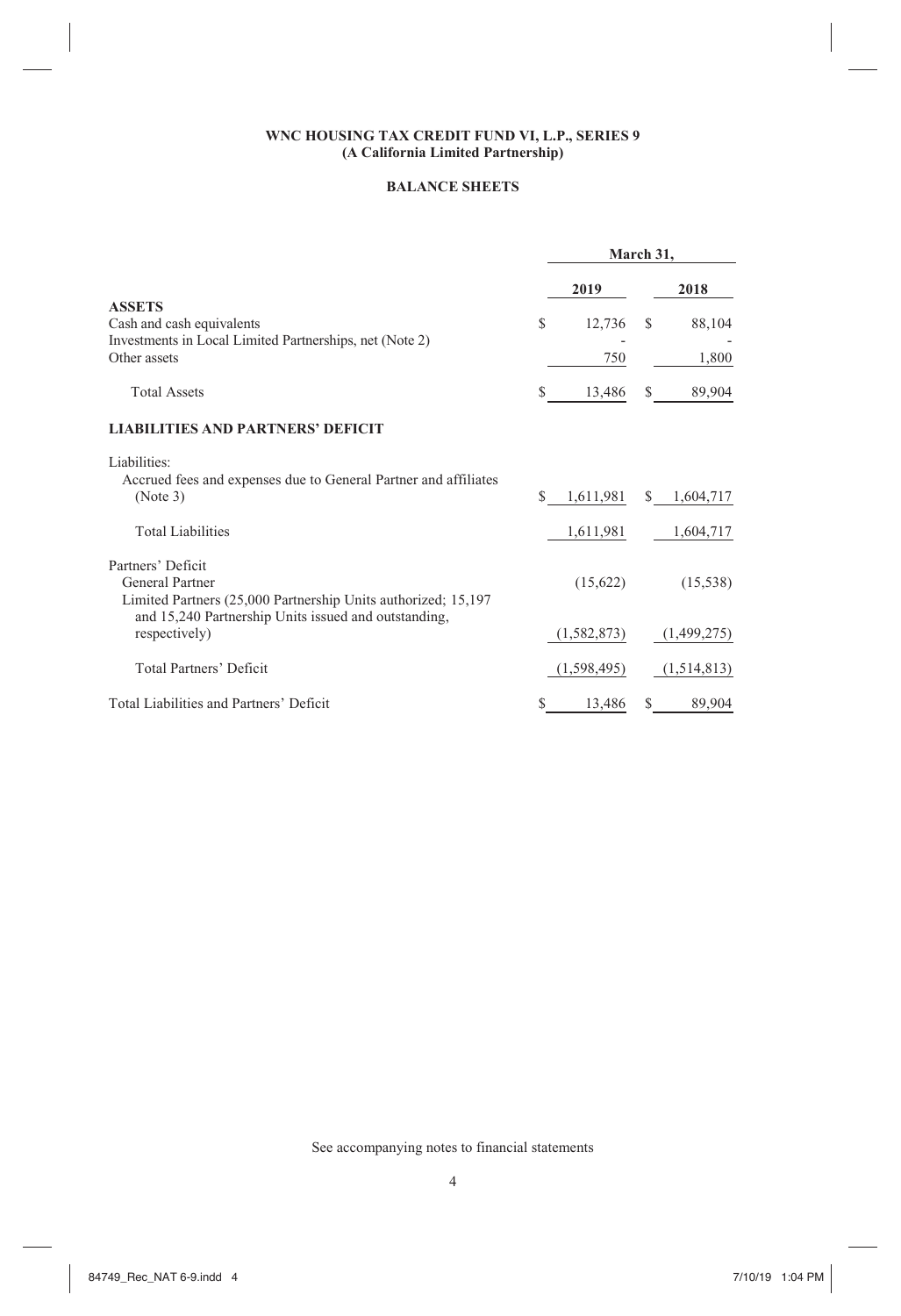# **STATEMENTS OF OPERATIONS**

|                                            | For the Years Ended March 31, |              |             |  |  |  |  |
|--------------------------------------------|-------------------------------|--------------|-------------|--|--|--|--|
|                                            | 2019                          | 2018         | 2017        |  |  |  |  |
| Operating income:                          |                               |              |             |  |  |  |  |
| Reporting fees                             | S<br>2,789                    | \$<br>3,269  | S<br>13,221 |  |  |  |  |
| Distribution income                        | 7,343                         | 9,264        | 16,275      |  |  |  |  |
| Total operating income                     | 10,132                        | 12,533       | 29,496      |  |  |  |  |
| Operating expenses:                        |                               |              |             |  |  |  |  |
| Asset management fees (Note 3)             | 25,204                        | 41,524       | 98,350      |  |  |  |  |
| Accounting and legal fees                  | 52,295                        | 30,495       | 28,477      |  |  |  |  |
| Write off of other assets                  | 1,800                         |              |             |  |  |  |  |
| Other                                      | 14,535                        | 15,407       | 9,579       |  |  |  |  |
| Total operating expenses                   | 93,834                        | 87,426       | 136,406     |  |  |  |  |
| Loss from operations                       | (83,702)                      | (74, 893)    | (106,910)   |  |  |  |  |
| Gain on sale of Local Limited Partnerships |                               | 138,284      | 107,874     |  |  |  |  |
| Interest income                            | 20                            | 21           | 40          |  |  |  |  |
| Net income (loss)                          | \$<br>(83, 682)               | 63,412<br>S  | 1,004<br>S  |  |  |  |  |
| Net income (loss) allocated to:            |                               |              |             |  |  |  |  |
| General Partner                            | \$<br>(84)                    | \$<br>63     | S<br>1      |  |  |  |  |
| <b>Limited Partners</b>                    | S<br>(83, 598)                | 63,349<br>\$ | \$<br>1,003 |  |  |  |  |
| Net income (loss) per Partnership Unit     | \$<br>(5.50)                  | \$<br>4.16   | S<br>0.07   |  |  |  |  |
| Outstanding weighted Partnership Units     | 15,197                        | 15,240       | 15,289      |  |  |  |  |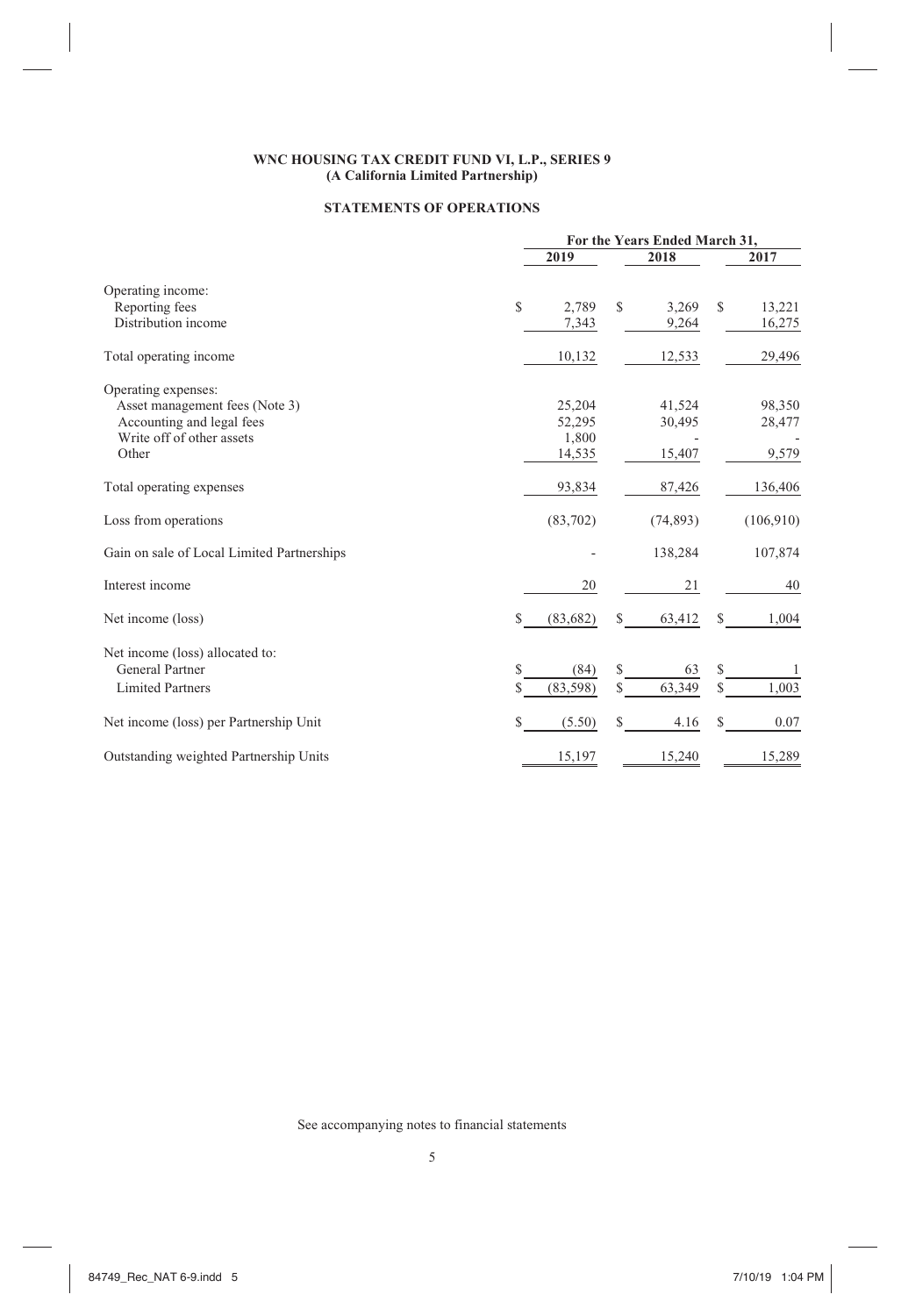# **STATEMENTS OF PARTNERS' DEFICIT For the Years Ended March 31, 2019, 2018 and 2017**

|                                     |    | General<br>Partner |   | Limited<br><b>Partners</b> |   | <b>Total</b> |
|-------------------------------------|----|--------------------|---|----------------------------|---|--------------|
| Partners' deficit at March 31, 2016 | \$ | (15,602)           | S | (1,563,627)                | S | (1,579,229)  |
| Net income                          |    |                    |   | 1.003                      |   | 1.004        |
| Partners' deficit at March 31, 2017 |    | (15,601)           |   | (1,562,624)                |   | (1,578,225)  |
| Net income                          |    | 63                 |   | 63.349                     |   | 63,412       |
| Partners' deficit at March 31, 2018 |    | (15, 538)          |   | (1,499,275)                |   | (1,514,813)  |
| Net loss                            |    | (84)               |   | (83, 598)                  |   | (83, 682)    |
| Partners' deficit at March 31, 2019 | S  | (15.622)           | S | (1,582,873)                | S | (1.598.495)  |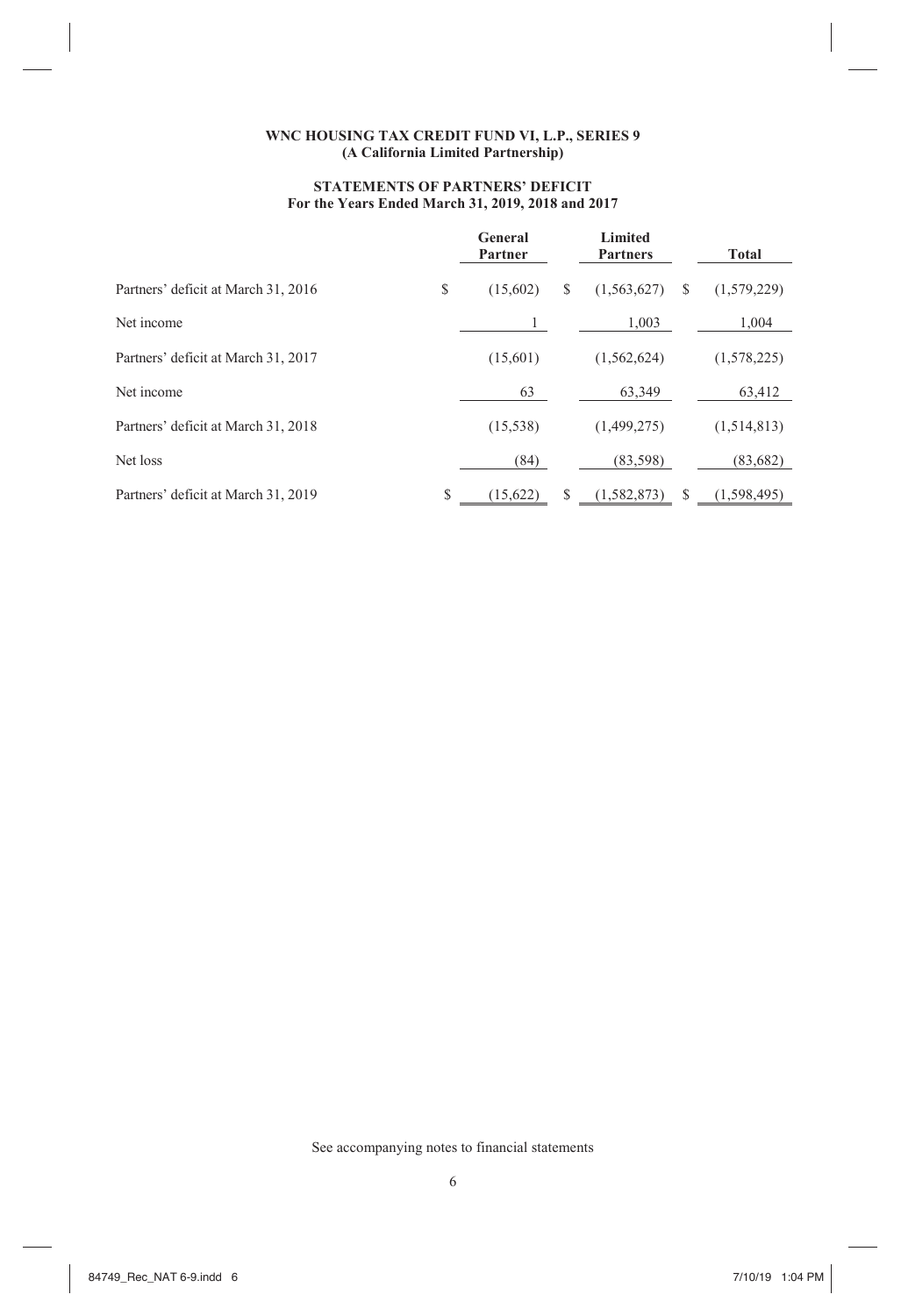# **STATEMENTS OF CASH FLOWS**

|                                                                                                              | For The Years Ended March 31, |           |    |            |     |            |  |  |
|--------------------------------------------------------------------------------------------------------------|-------------------------------|-----------|----|------------|-----|------------|--|--|
|                                                                                                              |                               | 2019      |    | 2018       |     | 2017       |  |  |
| Cash flows from operating activities:                                                                        |                               |           |    |            |     |            |  |  |
| Net income (loss)<br>Adjustments to reconcile net income (loss) to<br>net cash used in operating activities: | S                             | (83, 682) | \$ | 63,412     | \$. | 1,004      |  |  |
| (Increase) decrease in other assets                                                                          |                               | 1,050     |    | 2,100      |     | (3,900)    |  |  |
| Gain on sale of Local Limited Partnerships<br>Increase (decrease) in accrued fees and expenses               |                               |           |    | (138, 284) |     | (107, 874) |  |  |
| due to General Partner and affiliates                                                                        |                               | 7,264     |    | (74, 197)  |     | (20, 343)  |  |  |
| Net cash used in operating activities                                                                        |                               | (75,368)  |    | (146,969)  |     | (131, 113) |  |  |
| Cash flows from investing activities:<br>Net proceeds from sale of Local Limited                             |                               |           |    |            |     |            |  |  |
| Partnerships                                                                                                 |                               |           |    | 98,002     |     | 107,874    |  |  |
| Net cash provided by investing activities                                                                    |                               |           |    | 98,002     |     | 107,874    |  |  |
| Net decrease in cash and cash equivalents                                                                    |                               | (75,368)  |    | (48, 967)  |     | (23, 239)  |  |  |
| Cash and cash equivalents, beginning of year                                                                 |                               | 88,104    |    | 137,071    |     | 160,310    |  |  |
| Cash and cash equivalents, end of year                                                                       | \$                            | 12,736    | S  | 88,104     | S   | 137,071    |  |  |
| SUPPLEMENTAL DISCLOSURE OF CASH<br><b>FLOW INFORMATION</b>                                                   |                               |           |    |            |     |            |  |  |
| Taxes paid                                                                                                   | S                             | 800       | S  | 800        |     | 800        |  |  |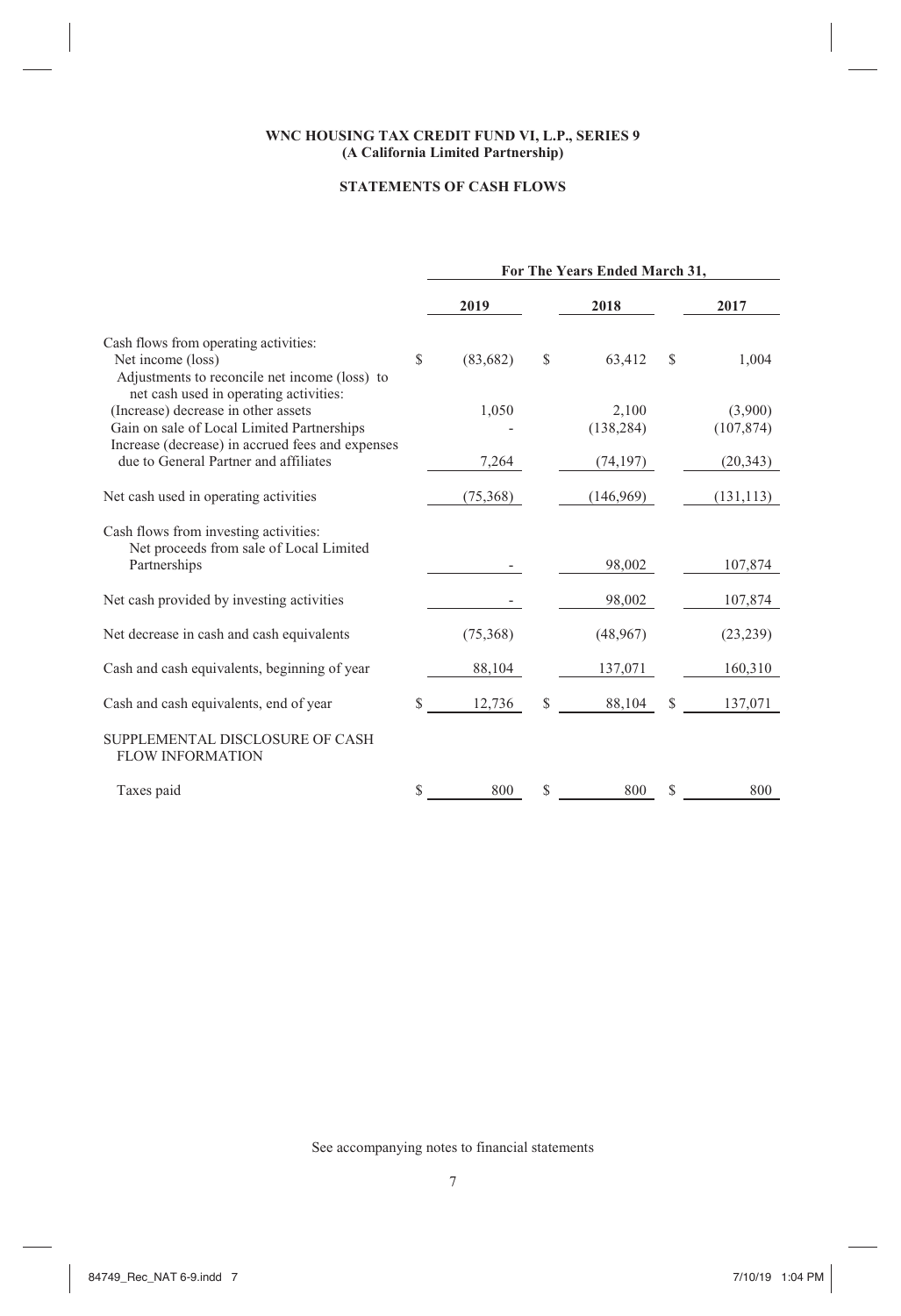### **NOTES TO FINANCIAL STATEMENTS For the Years Ended March 31, 2019, 2018 and 2017**

### **NOTE 1 – ORGANIZATION AND SUMMARY OF SIGNIFICANT ACCOUNTING POLICIES**

### Organization

WNC Housing Tax Credit Fund VI, L.P., Series 9 (the "Partnership") is a California Limited Partnership formed under the laws of the State of California on July 17, 2001, and commenced operations on August 3, 2001. The Partnership was formed to acquire limited partnership interests in other limited partnerships ("Local Limited Partnerships") which own multi-family housing complexes ("Housing Complexes") that are eligible for Federal low income housing tax credits ("Low Income Housing Tax Credits"). The local general partners (the "Local General Partners") of each Local Limited Partnership retain responsibility for maintaining, operating and managing the Housing Complex. Each Local Limited Partnership is governed by its agreement of limited partnership (the "Local Limited Partnership Agreement").

The general partner of the Partnership is WNC & Associates, Inc. ("Associates" or the "General Partner"). The chairman and the president of Associates own all of the outstanding stock of Associates. The business of the Partnership is conducted primarily through the General Partner, as the Partnership has no employees of its own.

The Partnership shall continue in full force and effect until December 31, 2062 unless terminated prior to that date pursuant to the partnership agreement or law.

The financial statements include only activity relating to the business of the Partnership, and do not give effect to any assets that the partners may have outside of their interests in the Partnership, or to any obligations, including income taxes, of the partners.

The partnership agreement authorized the sale of up to 25,000 units of limited partnership interest ("Partnership Units") at \$1,000 per Partnership Unit. The offering of Partnership Units has concluded, with 15,325 Partnership Units representing subscriptions in the amount of \$15,316,125, net of dealer discounts of \$7,350 and volume discounts of \$1,525, being accepted. As of March 31, 2019 and 2018, respectively, 15,197 and 15,240 Units remain outstanding. The General Partner has a 0.1% interest in operating profits and losses, taxable income and losses, cash available for distribution from the Partnership and Low Income Housing Tax Credits of the Partnership. The investors (the "Limited Partners") in the Partnership will be allocated the remaining 99.9% of these items in proportion to their respective investments.

The proceeds from the disposition of any of the Housing Complexes will be used first to pay debts and other obligations per the respective Local Limited Partnership Agreement. Any remaining proceeds will then be paid to the partners of the Local Limited Partnership, including the Partnership, in accordance with the terms of the particular Local Limited Partnership Agreement. The sale of a Housing Complex may be subject to other restrictions and obligations. Accordingly, there can be no assurance that a Local Limited Partnership will be able to sell its Housing Complex. Even if it does so, there can be no assurance that any significant amounts of cash will be distributed to the Partnership. Should such distributions occur, the Limited Partners will be entitled to receive distributions from the proceeds remaining after payment of Partnership obligations and funding reserves, equal to their capital contributions and their return on investment (as defined in the Partnership Agreement). The General Partner would then be entitled to receive proceeds equal to its capital contributions from the remainder. Any additional sale or refinancing proceeds will be distributed 90% to the Limited Partners (in proportion to their respective investments) and 10% to the General Partner.

### Risks and Uncertainties

An investment in the Partnership and the Partnership's investments in Local Limited Partnerships and their Housing Complexes are subject to risks. These risks may impact the tax benefits of an investment in the Partnership, and the amount of proceeds available for distribution to the Limited Partners, if any, on liquidation of the Partnership's investments. Some of those risks include the following: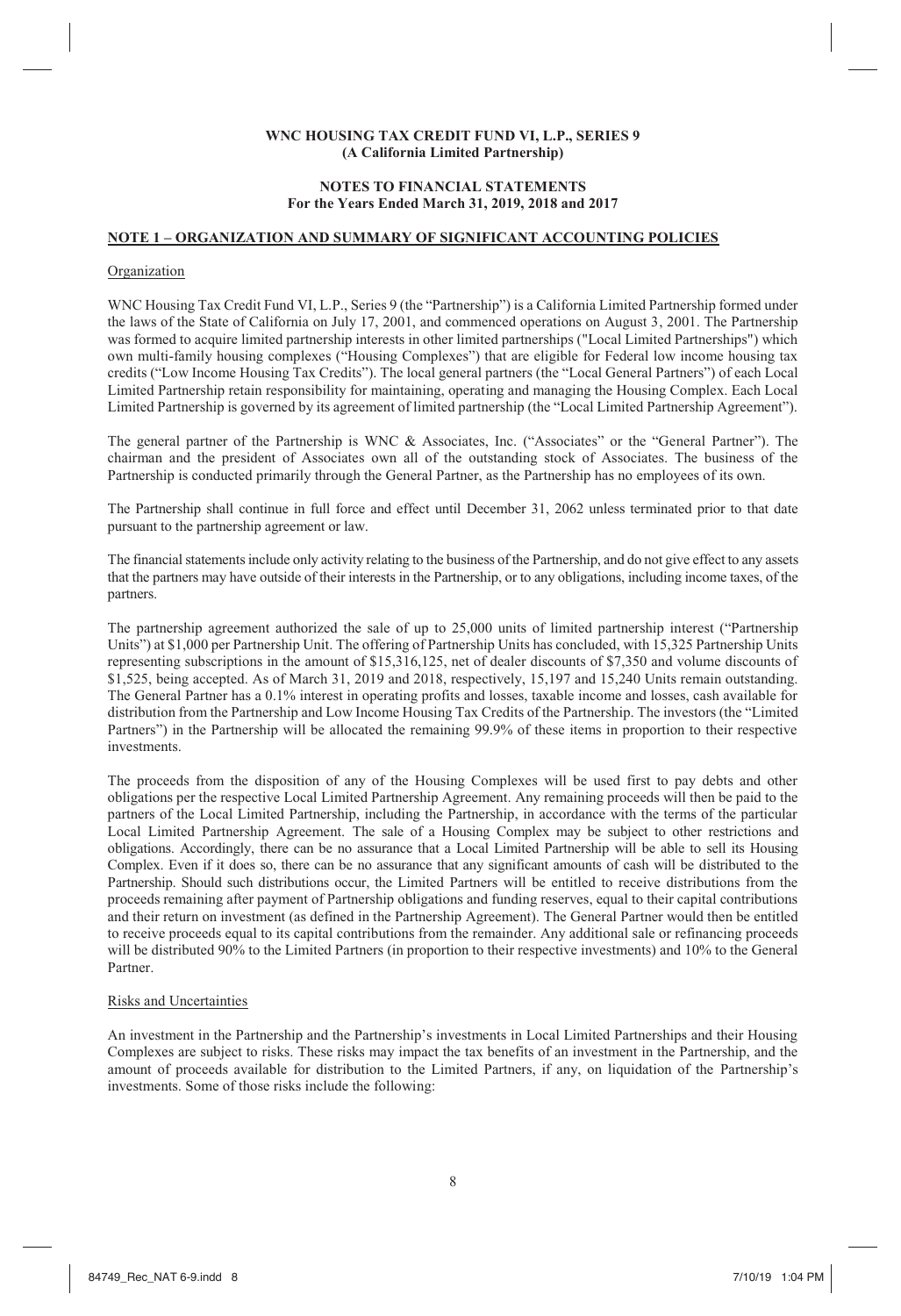### **NOTES TO FINANCIAL STATEMENTS For the Years Ended March 31, 2019, 2018 and 2017**

### **NOTE 1 – ORGANIZATION AND SUMMARY OF SIGNIFICANT ACCOUNTING POLICIES, continued**

The Low Income Housing Tax Credits rules are extremely complicated. Noncompliance with these rules results in the loss of future Low Income Housing Tax Credits and the fractional recapture of Low Income Housing Tax Credits already taken. In most cases the annual amount of Low Income Housing Tax Credits that an individual can use is limited to the tax liability due on the person's last \$25,000 of taxable income. The Local Limited Partnerships may be unable to sell the Housing Complexes at a price which would result in the Partnership realizing cash distributions or proceeds from the transaction. Accordingly, the Partnership may be unable to distribute any cash to its Limited Partners. Low Income Housing Tax Credits may be the only benefit from an investment in the Partnership.

The Partnership has invested in a limited number of Local Limited Partnerships. Such limited diversity means that the results of operation of each single Housing Complex will have a greater impact on the Partnership. With limited diversity, poor performance of one Housing Complex could impair the Partnership's ability to satisfy its investment objectives. Each Housing Complex is subject to mortgage indebtedness. If a Local Limited Partnership failed to pay its mortgage, it could lose its Housing Complex in foreclosure. If foreclosure were to occur during the first 15 years (the "Compliance Period"), the loss of any remaining future Low Income Housing Tax Credits, a fractional recapture of prior Low Income Housing Tax Credits, and a loss of the Partnership's investment in the Housing Complex would occur. The Partnership is a limited partner or non-managing member of each Local Limited Partnership. Accordingly, the Partnership will have very limited rights with respect to management of the Local Limited Partnerships. The Partnership will rely totally on the Local General Partners. Neither the Partnership's investments in Local Limited Partnerships, nor the Local Limited Partnerships' investments in Housing Complexes, are readily marketable. To the extent the Housing Complexes receive government financing or operating subsidies, they may be subject to one or more of the following risks: difficulties in obtaining tenants for the Housing Complexes; difficulties in obtaining rent increases; limitations on cash distributions; limitations on sales or refinancing of Housing Complexes; limitations on transfers of interests in Local Limited Partnerships; limitations on removal of Local General Partners; limitations on subsidy programs; and possible changes in applicable regulations. Uninsured casualties could result in loss of property and Low Income Housing Tax Credits and recapture of Low Income Housing Tax Credits previously taken. The value of real estate is subject to risks from fluctuating economic conditions, including employment rates, inflation, tax, environmental, land use and zoning policies, supply and demand of similar properties, and neighborhood conditions, among others.

The ability of Limited Partners to claim tax losses from the Partnership is limited. The IRS may audit the Partnership or a Local Limited Partnership and challenge the tax treatment of tax items. The amount of Low Income Housing Tax Credits and tax losses allocable to the Limited Partners could be reduced if the IRS were successful in such a challenge. The alternative minimum tax could reduce tax benefits from an investment in the Partnership. Changes in tax laws could also impact the tax benefits from an investment in the Partnership and/or the value of the Housing Complexes.

The Partnership currently has insufficient working capital to fund its operations. Associates has agreed to continue providing advances sufficient enough to fund the operations and working capital requirements of the Partnership through June 30, 2020.

No trading market for the Partnership Units exists or is expected to develop. Limited Partners may be unable to sell their Partnership Units except at a discount and should consider their Partnership Units to be a long-term investment. Individual Limited Partners will have no recourse if they disagree with actions authorized by a vote of the majority of Limited Partners.

### Exit Strategy

The Compliance Period for a Housing Complex is generally 15 years following construction or rehabilitation completion. Associates was one of the first in the industry to offer syndicated investments in Low Income Housing Tax Credits. The initial programs have completed their Compliance Periods.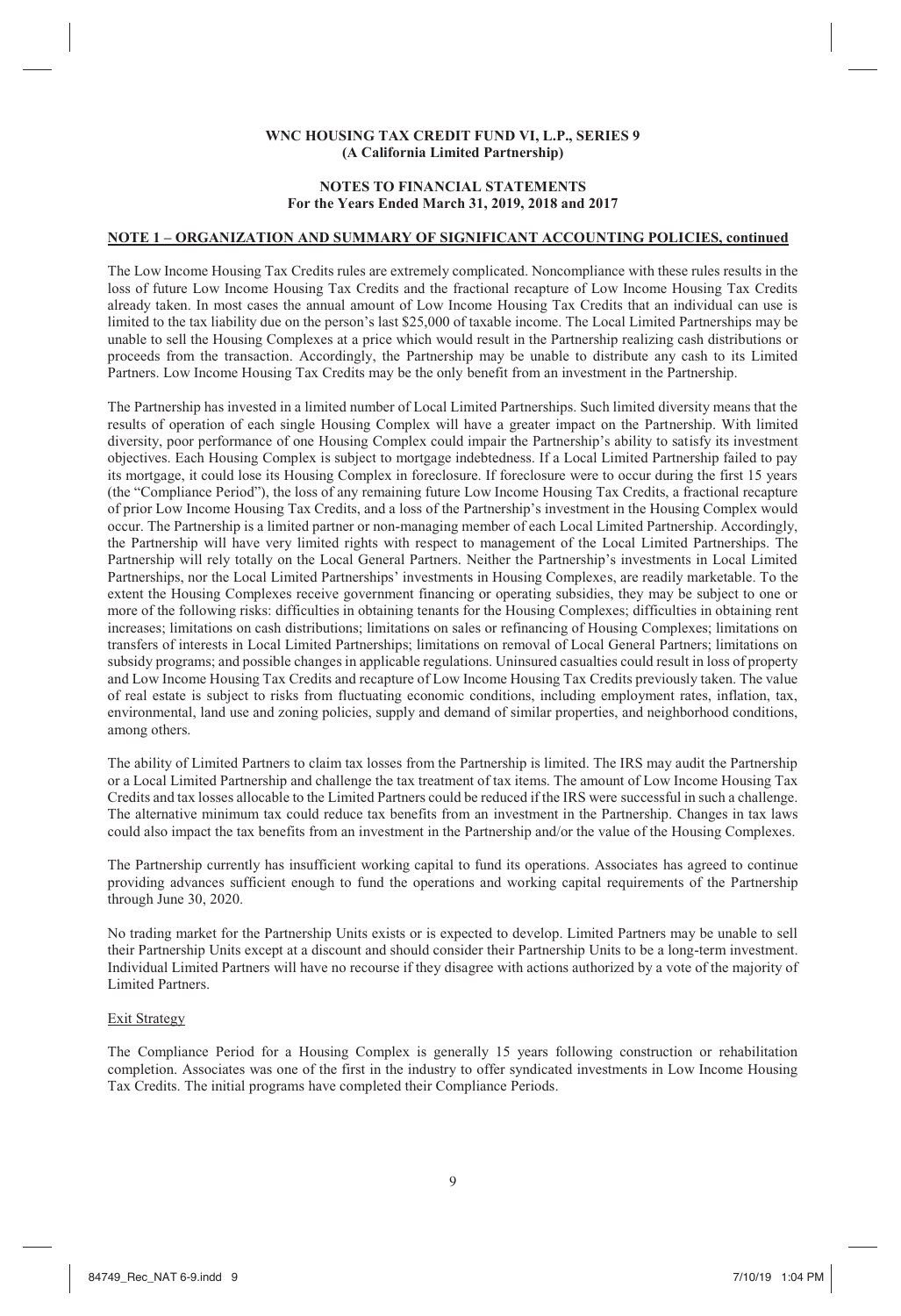#### **NOTES TO FINANCIAL STATEMENTS – CONTINUED For the Years Ended March 31, 2019, 2018 and 2017**

#### **NOTE 1 – ORGANIZATION AND SUMMARY OF SIGNIFICANT ACCOUNTING POLICIES, continued**

Upon the sale of a Local Limited Partnership Interest or Housing Complex after the end of the Compliance Period, there would be no recapture of Low Income Housing Tax Credits. A sale prior to the end of the Compliance Period could result in recapture if certain conditions are not met. All of the remaining Housing Complexes have completed their Compliance Period as of March 31, 2019.

With that in mind, the General Partner is continuing its review of the Housing Complexes. The review considers many factors, including extended use requirements (such as those due to mortgage restrictions or state compliance agreements), the condition of the Housing Complexes, Partnership cash flow, and the tax consequences to the Limited Partners from the sale of the Housing Complexes.

Upon identifying those Housing Complexes with the highest potential for a successful sale, refinancing or resyndication, the Partnership expects to proceed with efforts to liquidate them or the applicable Local Limited Partnership Interests. The objective is to wind down the Partnership after Low Income Housing Tax Credits are no longer available. Local Limited Partnership Interests may be disposed of at any time by the General Partner in its discretion. While liquidation of the Housing Complexes continues to be evaluated, the dissolution of the Partnership was not imminent as of March 31, 2019.

The proceeds from the disposition of any Housing Complex will be used first to pay debts and other obligations per the applicable Local Limited Partnership Agreement. Any remaining proceeds will then be paid to the partners of the Local Limited Partnership, including the Partnership, in accordance with the terms of the applicable Local Limited Partnership Agreement. The sale of a Housing Complex may be subject to other restrictions and obligations. Accordingly, there can be no assurance that a Local Limited Partnership will be able to sell its Housing Complex. Even if it does so, there can be no assurance that any amounts of cash will be distributed to the Limited Partners, as the proceeds first would be used to pay Partnership obligations and to fund of reserves. Similarly, there can be no assurance that the Partnership will be able to sell its Local Limited Partnership Interests, or that cash therefrom would be available for distribution to the Limited Partners.

As of March 31, 2019, the Partnership sold its Local Limited Partnership interests in Byhalia Estates, L.P. ("Byhalia"), Mendota I, L.P. ("Mendota"), Villas of Palm, L.P. ("Villas of Palm"), Preservation Partners III Limited Partnership ("Preservation"), Calico Terrace Limited Partnership ("Calico Terrace"), McPherson Housing Associates, L.P. ("McPherson"), Parker Estates, L.P. ("Parker Estates"), Harbor Pointe, L.P. ("Harbor Pointe"), Selman Place, L.P. ("Selman Place"), and Saw Mill Creek II Limited Dividend Housing Association Limited Partnership ("Saw Mill Creek"). The Compliance Periods for the sold Local Limited Partnerships have been completed, therefore, there is no risk of recapture to the investors of the Partnership.

As of March 31, 2019, the Partnership has identified the following Local Limited Partnerships for possible disposition.

|                                  |             |             |                    |                   | <b>Estimated</b> |
|----------------------------------|-------------|-------------|--------------------|-------------------|------------------|
|                                  | Debt at     | Appraisal   | <b>Estimated</b>   | <b>Estimated</b>  | Sale             |
| <b>Local Limited Partnership</b> | 12/31/18    | Value       | <b>Sales Price</b> | <b>Sales Date</b> | <b>Expenses</b>  |
| 505 West Main, L.P.              | \$1,293,160 | \$3,255,000 | *                  | *                 | 750              |
| North Davison Partners 99, L.P.  | 474,071     | 480,000     | *                  | *                 | *                |
| Oakview Terrace Townhomes,       |             |             |                    |                   |                  |
| L.P.                             | 1.357.562   | 925,000     | *                  | *                 | *                |

\* Estimated sales price and sales date have yet to be determined. The Local Limited Partnership is not under contract to be purchased as of the report filing.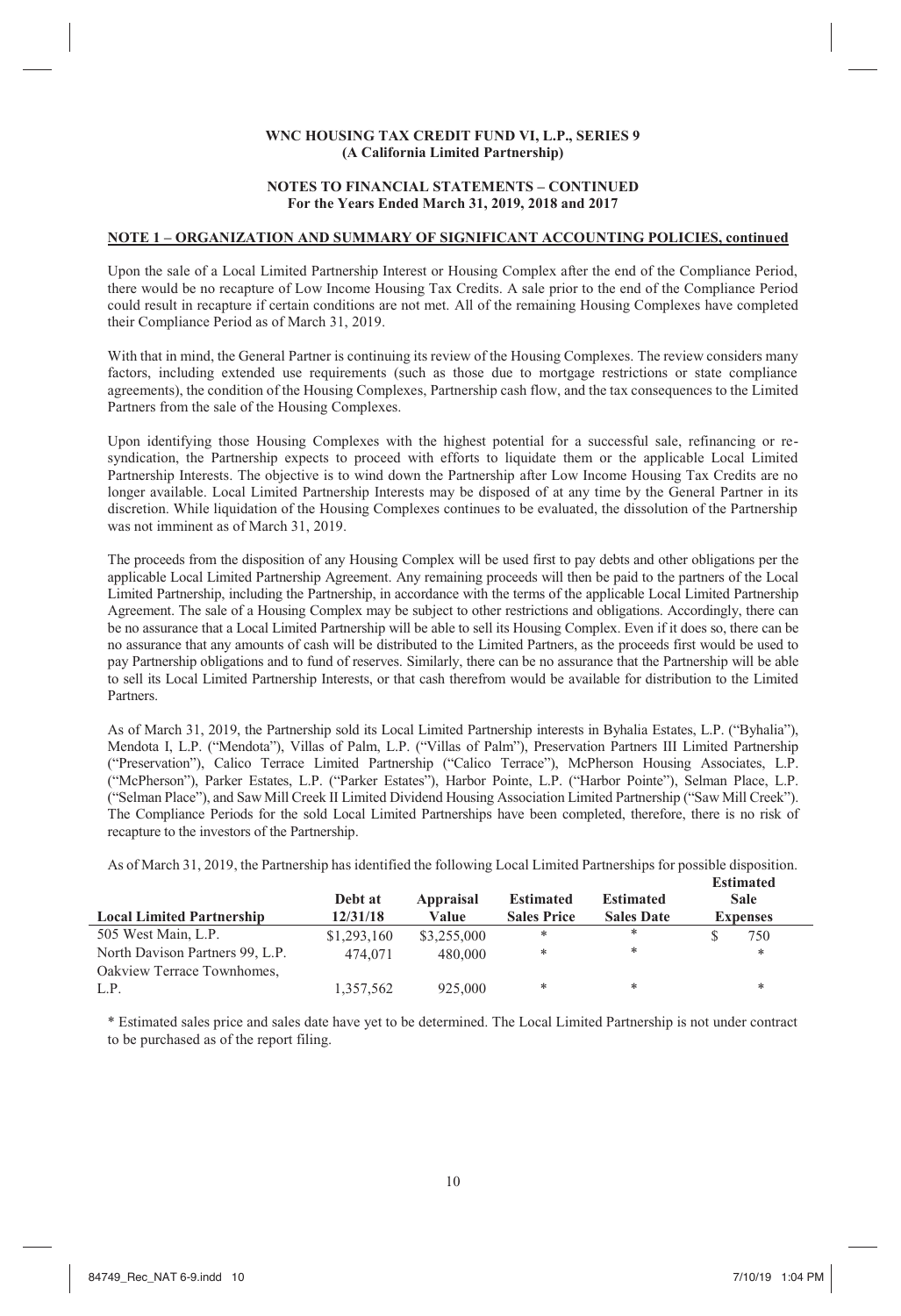### **NOTES TO FINANCIAL STATEMENTS – CONTINUED For the Years Ended March 31, 2019, 2018 and 2017**

# **NOTE 1 – ORGANIZATION AND SUMMARY OF SIGNIFICANT ACCOUNTING POLICIES, continued**

### Method of Accounting For Investments in Local Limited Partnerships

The Partnership accounts for its investments in Local Limited Partnerships using the equity method of accounting, whereby the Partnership adjusts its investment balance for its share of the Local Limited Partnerships' results of operations and for any contributions made and distributions received. The Partnership reviews the carrying amount of an individual investment in a Local Limited Partnership for possible impairment at least annually or whenever events or changes in circumstances indicate that the carrying amount of such investment may not be recoverable. Recoverability of such investment is measured by the estimated value derived by management, generally consisting of the sum of the remaining future Low Income Housing Tax Credits estimated to be allocable to the Partnership and the estimated residual value to the Partnership. If an investment is considered to be impaired, the Partnership reduces the carrying value of its investment in any such Local Limited Partnership. The accounting policies of the Local Limited Partnerships, generally, are expected to be consistent with those of the Partnership. Costs incurred by the Partnership in acquiring the investments were capitalized as part of the investment account and were being amortized over 30 years.

"Equity in losses of Local Limited Partnerships" for each year ended March 31 has been recorded by the Partnership based on the twelve months of reported results provided by the Local Limited Partnerships for each year ended December 31. Equity in losses from the Local Limited Partnerships allocated to the Partnership is not recognized to the extent that the investment balance would be adjusted below zero. If the Local Limited Partnerships report net income in future years, the Partnership will resume applying the equity method only after its share of such net income equals the share of net losses not recognized during the period(s) the equity method was suspended.

Distributions received from the Local General Partners are accounted for as a reduction of the investment balance. Distributions received after the investment has reached zero are recognized as distribution income. As of March 31, 2019 and 2018, all of the investment balances in Local Limited Partnerships had reached zero.

In accordance with the accounting guidance for the consolidation of variable interest entities, the Partnership determines when it should include the assets, liabilities, and activities of a variable interest entity (VIE) in its financial statements, and when it should disclose information about its relationship with a VIE. The analysis that must be performed to determine which entity should consolidate a VIE focuses on control and economic factors. A VIE is a legal structure used to conduct activities or hold assets, which must be consolidated by a company if it is the primary beneficiary because it has (1) the power to direct the activities of the VIE that most significantly impact the VIE's economic performance and (2) the obligation to absorb losses or receive benefits that could potentially be significant to the VIE. If multiple unrelated parties share such power, as defined, no party will be required to consolidate the VIE. Further, the guidance requires continual reconsideration of the primary beneficiary of a VIE.

Based on this guidance, the Local Limited Partnerships in which the Partnership invests meet the definition of a VIE because the owners of the equity at risk in these entities do not have the power to direct their operations. However, management does not consolidate the Partnership's interests in these VIEs, as it is not considered to be the primary beneficiary since it does not have the power to direct the activities that are considered most significant to the economic performance of these entities. The Partnership currently records the amount of its investment in these Local Limited Partnerships as an asset on its balance sheets, recognizes its share of partnership income or losses in the statements of operations, and discloses how it accounts for material types of these investments in its financial statements. The Partnership's balance in investment in Local Limited Partnerships, plus the risk of recapture of tax credits previously recognized on these investments, represents its maximum exposure to loss. The Partnership's exposure to loss on these Local Limited Partnerships is mitigated by the condition and financial performance of the underlying Housing Complexes as well as the strength of the Local General Partners and their guarantee against credit recapture to the investors in the Partnership.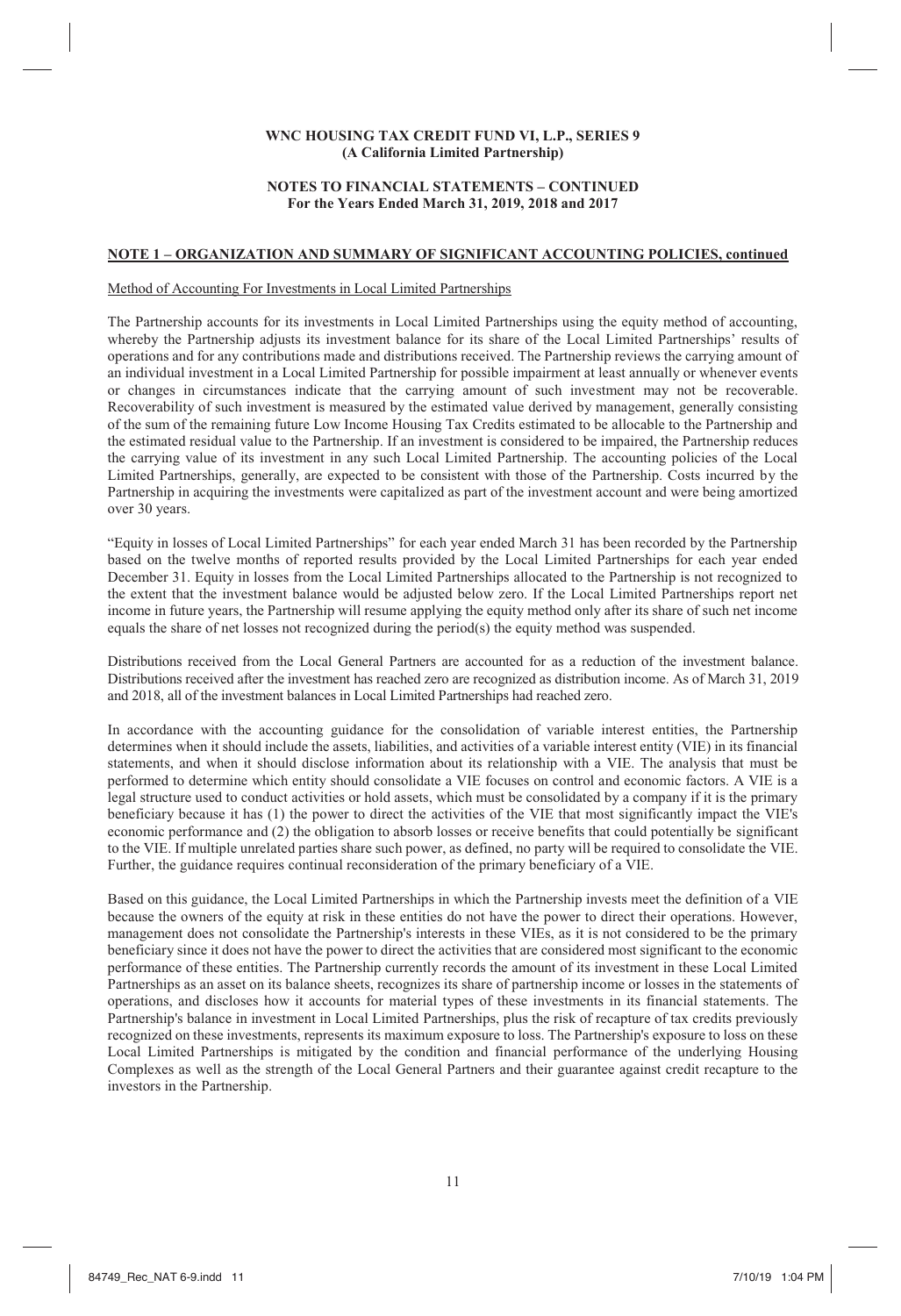### **NOTES TO FINANCIAL STATEMENTS – CONTINUED For the Years Ended March 31, 2019, 2018 and 2017**

# **NOTE 1 – ORGANIZATION AND SUMMARY OF SIGNIFICANT ACCOUNTING POLICIES, continued**

### Use of Estimates

The preparation of financial statements in conformity with accounting principles generally accepted in the United States of America requires management to make estimates and assumptions that affect the reported amounts of assets and liabilities and disclosure of contingent assets and liabilities at the date of the financial statements, and the reported amounts of revenues and expenses during the reporting period. Actual results could materially differ from those estimates.

#### Cash and Cash Equivalents

The Partnership considers all highly liquid investments with original maturities of three months or less when purchased to be cash equivalents. As of March 31, 2019 and 2018, respectively, the Partnership had \$12,736 and \$88,104 in cash and cash equivalents.

#### Reporting Comprehensive Income

The Partnership had no items of other comprehensive income for all periods presented.

### Net Income (Loss) Per Partnership Unit

Net income (loss) per Partnership Unit includes no dilution and is computed by dividing income (loss) allocated to Limited Partners by the weighted average Partnership Units outstanding during the period. Calculation of diluted net income (loss) per Partnership Unit is not required.

#### Income Taxes

The Partnership has elected to be treated as a pass-through entity for income tax purposes and, as such, is not subject to income taxes. Rather, all items of taxable income, deductions and tax credits are passed through to and are reported by its owners on their respective income tax returns. The Partnership's federal tax status as a pass-through entity is based on its legal status as a partnership. Accordingly, the Partnership is not required to take any tax positions in order to qualify as a pass-through entity. The Partnership is required to file and does file tax returns with the Internal Revenue Service and other taxing authorities. Accordingly, these financial statements do not reflect a provision for income taxes and the Partnership has no other tax positions which must be considered for disclosure. Income tax returns filed by the Partnership are subject to examination by the Internal Revenue Service for a period of three years. While no income tax returns are currently being examined by the Internal Revenue Service, tax years since 2015 remain open.

#### Revenue Recognition

The Partnership is entitled to receive reporting fees from the Local Limited Partnerships. The intent of the reporting fees is to offset (in part) administrative costs incurred by the Partnership in corresponding with the Local Limited Partnerships. Due to the uncertainty of the collection of these fees, the Partnership recognizes reporting fees as collections are made.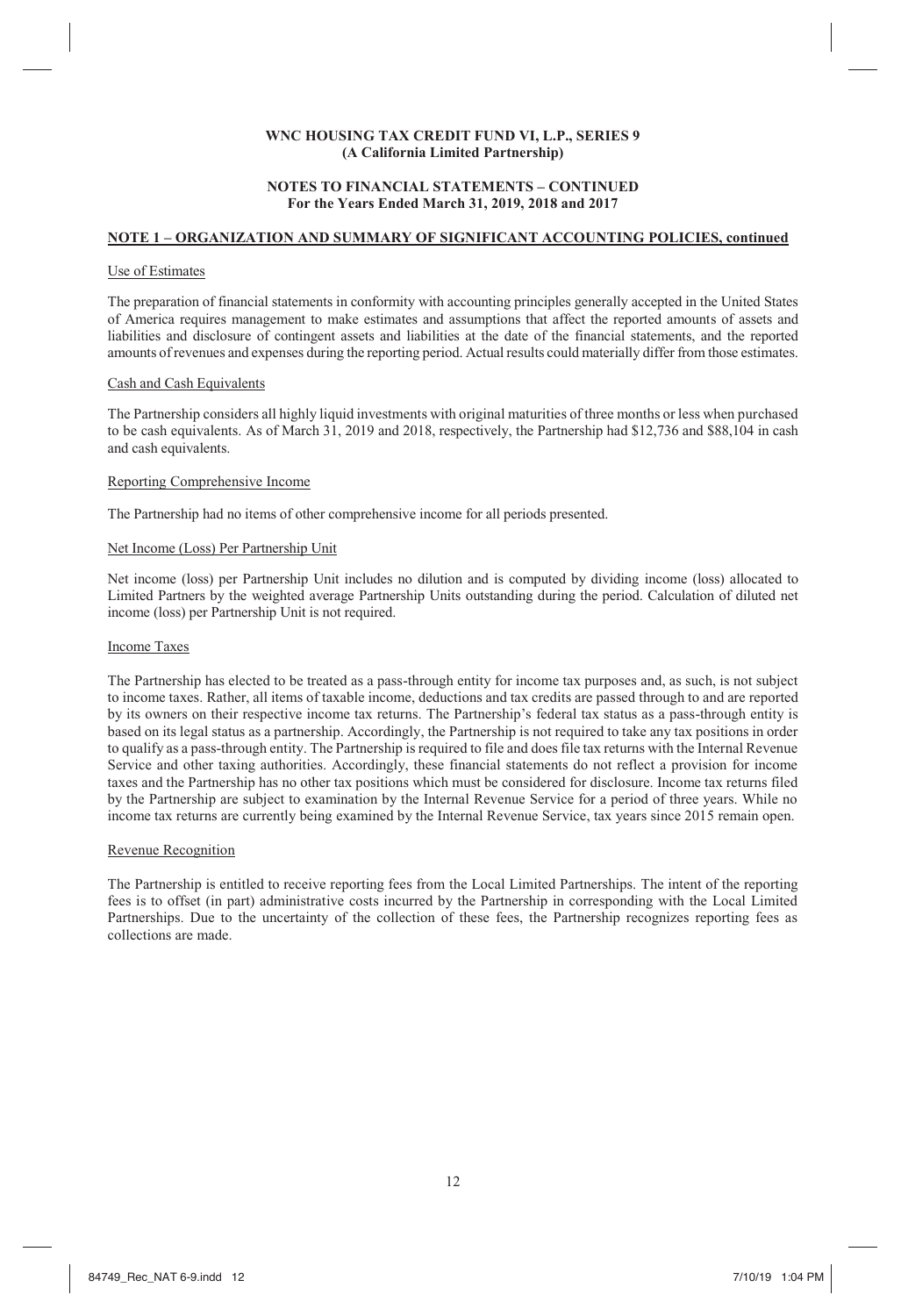#### **NOTES TO FINANCIAL STATEMENTS – CONTINUED For the Years Ended March 31, 2019, 2018 and 2017**

### **NOTE 1 – ORGANIZATION AND SUMMARY OF SIGNIFICANT ACCOUNTING POLICIES, continued**

### Impact of Recent Accounting Pronouncements

In February 2015, the FASB issued ASU No. 2015-02, "Consolidation (Topic 810): Amendments to the Consolidation Analysis". In addition, in October 2016, the FASB issued ASU No. 2016-17, "Consolidation (Topic 810): Interests Held Through Related Parties That Are Under Common Control", to provide further clarification guidance to ASU No. 2015-02. This will improve certain areas of consolidation guidance for reporting organizations that are required to evaluate whether to consolidate certain legal entities such as limited partnerships, limited liability corporations and securitization structures. ASU 2015-02 and ASU 2016-17 simplify and improve GAAP by: eliminating the presumption that a general partner should consolidate a limited partnership, eliminating the indefinite deferral of FASB Statement No. 167, thereby reducing the number of Variable Interest Entity (VIE) consolidation models from four to two (including the limited partnership consolidation model) and clarifying when fees paid to a decision maker should be a factor to include in the consolidation of VIEs. ASU 2015-02 is effective for periods beginning after December 15, 2015. ASU 2016-17 is effective for periods beginning after December 15, 2016. The adoption of these updates did not materially affect the Partnership's financial statements.

### **NOTE 2 - INVESTMENTS IN LOCAL LIMITED PARTNERSHIPS**

As of March 31, 2019 and 2018, the Partnership owned interests in 3 Local Limited Partnerships, each of which owns one Housing Complex, consisting of an aggregate of 84 apartment units. The respective Local General Partners of the Local Limited Partnerships manage the day-to-day operations of the entities. Significant Local Limited Partnership business decisions require approval from the Partnership. The Partnership, as a limited partner, is generally entitled to 99%, as specified in the Local Limited Partnership Agreements, of the operating profits and losses, taxable income and losses and Low Income Housing Tax Credits of the Local Limited Partnerships.

The Partnership's investments in Local Limited Partnerships as shown in the balance sheets at March 31, 2019 and 2018 are approximately \$1,004,000 and \$808,000, respectively, less than the Partnership's equity at the preceding December 31 as shown in the Local Limited Partnerships' combined condensed financial statements presented below. This difference is primarily due to acquisition, selection, and other costs related to the acquisition of the investments which have been capitalized in the Partnership's investment account, impairment losses recorded in the Partnership's investment account and capital contributions payable to the Local Limited Partnerships which were netted against partner capital in the Local Limited Partnership's financial statements.

As of March 31, 2019 and 2018 the investment accounts in all Local Limited Partnerships have reached a zero balance. Consequently, the Partnership's estimate of its share of losses for the years ended March 31, 2019, 2018, and 2017 amounting to approximately \$48,000, \$62,000, and \$329,000, respectively, have not been recognized. As of March 31, 2019, the aggregate share of net losses from the remaining Local Limited Partnerships not recognized by the Partnership amounted to approximately \$419,000.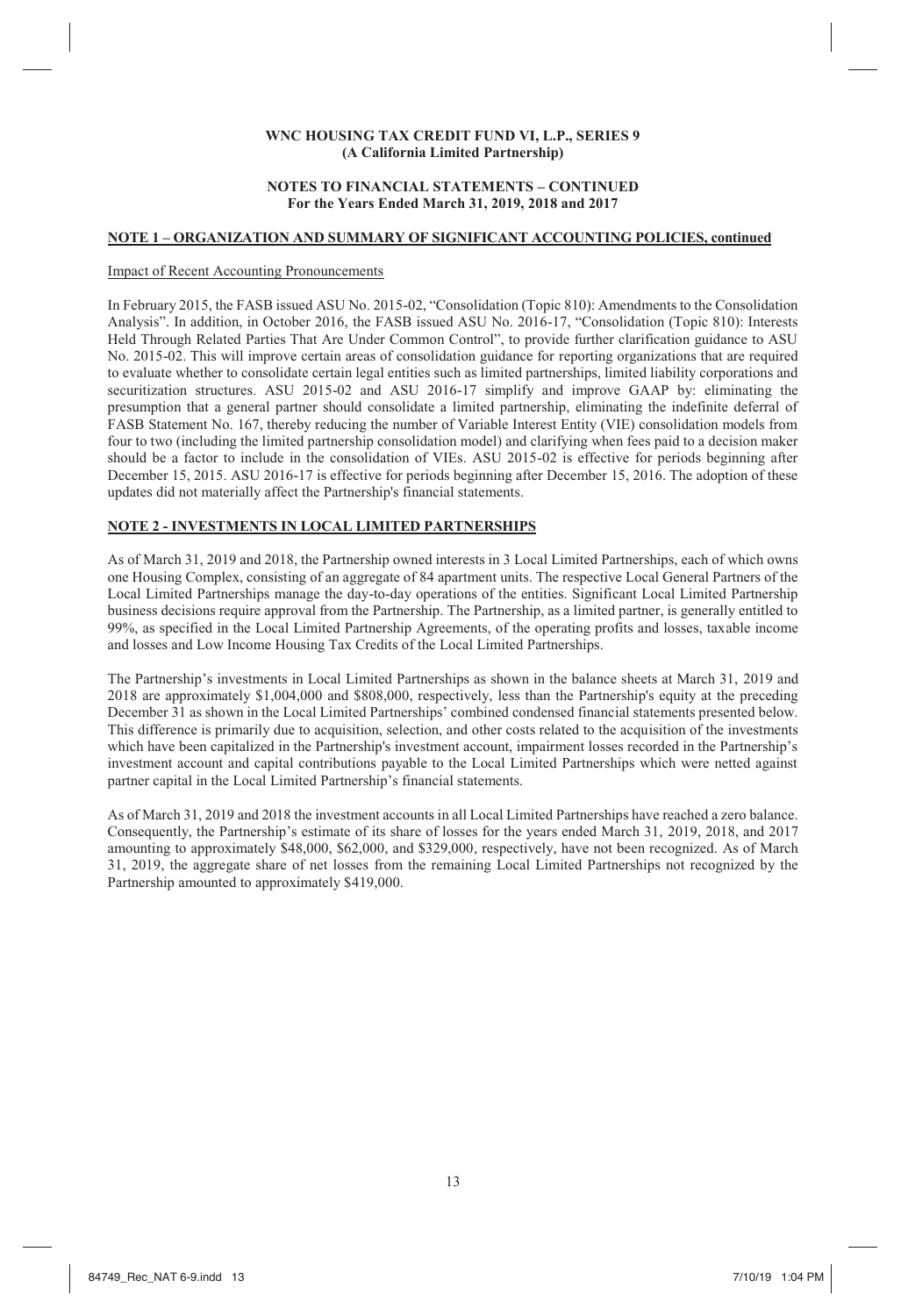### **NOTES TO FINANCIAL STATEMENTS – CONTINUED For the Years Ended March 31, 2019, 2018 and 2017**

# **NOTE 2 - INVESTMENTS IN LOCAL LIMITED PARTNERSHIPS, continued**

The financial information from the individual financial statements of the Local Limited Partnerships includes rental and interest subsidies. Rental subsidies are included in total revenues and interest subsidies are generally netted in interest expense. Approximate combined condensed financial information from the individual financial statements of the Local Limited Partnerships as of December 31 and for the years then ended is as follows:

# **COMBINED CONDENSED BALANCE SHEETS**

|                                                                                                                       |    | 2018      |   | 2017      |
|-----------------------------------------------------------------------------------------------------------------------|----|-----------|---|-----------|
| <b>ASSETS</b>                                                                                                         |    |           |   |           |
| Buildings and improvements (net of<br>accumulated depreciation as of December<br>31, 2018 and 2017 of \$3,534,000 and |    |           |   |           |
| $$4,016,000$ , respectively)                                                                                          | \$ | 4,340,000 | S | 5,324,000 |
| Land                                                                                                                  |    | 221,000   |   | 271,000   |
| Other assets                                                                                                          |    | 522,000   |   | 716,000   |
| Total assets                                                                                                          | \$ | 5,083,000 | S | 6,311,000 |
| <b>LIABILITIES</b>                                                                                                    |    |           |   |           |
| Mortgages payable                                                                                                     | S  | 3,125,000 | S | 4,156,000 |
| Due to affiliates                                                                                                     |    | 9,000     |   | 228,000   |
| Other liabilities                                                                                                     |    | 149,000   |   | 188,000   |
| <i>Total liabilities</i>                                                                                              |    | 3,283,000 |   | 4,572,000 |
| <b>PARTNERS' EQUITY</b>                                                                                               |    |           |   |           |
| WNC Housing Tax Credit Fund VI, L.P.,                                                                                 |    |           |   |           |
| Series <sub>9</sub>                                                                                                   |    | 1,004,000 |   | 808,000   |
| Other partners                                                                                                        |    | 796,000   |   | 931,000   |
| Total partners' equity                                                                                                |    | 1,800,000 |   | 1,739,000 |
| Total liabilities and partners'                                                                                       |    |           |   |           |
| equity                                                                                                                | S  | 5,083,000 | S | 6,311,000 |

14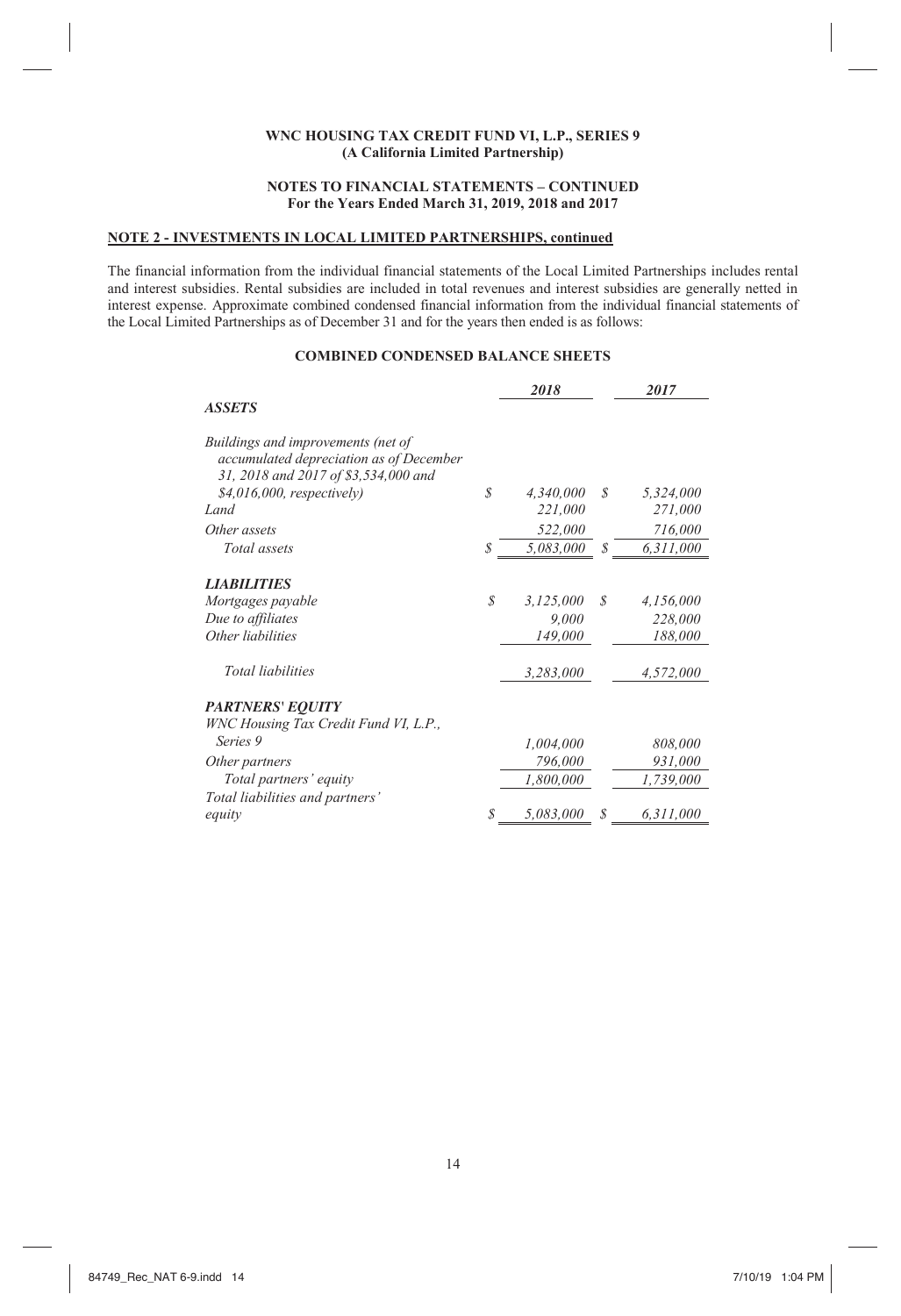### **NOTES TO FINANCIAL STATEMENTS – CONTINUED For the Years Ended March 31, 2019, 2018 and 2017**

### **NOTE 2 - INVESTMENTS IN LOCAL LIMITED PARTNERSHIPS, continued**

# **COMBINED CONDENSED STATEMENTS OF OPERATIONS**

|                                       |   | 2018           | 2017      |    | 2016      |
|---------------------------------------|---|----------------|-----------|----|-----------|
| Revenues                              |   | $1,029,000$ \$ | 1,192,000 | S  | 2,226,000 |
| Expenses:                             |   |                |           |    |           |
| Operating expenses                    |   | 720,000        | 780,000   |    | 1,598,000 |
| Interest expense                      |   | 149,000        | 192,000   |    | 369,000   |
| Depreciation and amortization         |   | 212.000        | 258,000   |    | 588,000   |
| Total expenses                        |   | 1,081,000      | 1.230.000 |    | 2,555,000 |
| Net loss                              |   | $(52,000)$ \$  | (38,000)  | \$ | (329,000) |
| Net loss allocable to the Partnership |   | $(48,000)$ \$  | (62,000)  | \$ | (329,000) |
| Net loss recorded by the Partnership  | S | - \$           |           | S  |           |

Certain Local Limited Partnerships have incurred significant operating losses and/or have working capital deficiencies. In the event these Local Limited Partnerships continue to incur significant operating losses, additional capital contributions by the Partnership and/or the Local General Partner may be required to sustain the operations of such Local Limited Partnerships. If additional capital contributions are not made when they are required, the Partnership's investment in certain of such Local Limited Partnerships could be impaired, and the loss and recapture of the related Low Income Housing Tax Credits could occur.

### **NOTE 3 - RELATED PARTY TRANSACTIONS**

Under the terms of the Partnership Agreement, the Partnership has paid or is obligated to the General Partner or its affiliates for the following fees:

- (a) An annual asset management fee not to exceed 0.5% of the invested assets of the Partnership, as defined. "Invested Assets" means the sum of the Partnership's investment in Local Limited Partnership interests and the Partnership's allocable share of mortgage loans on and other debts related to the Housing Complexes owned by such Local Limited Partnerships. Asset management fees of \$25,204, \$41,524, and \$98,350 were incurred during the years ended March 31, 2019, 2018, and 2017, respectively, and \$0, \$112, 200, and \$108,000 was paid during the years ended March 31, 2019, 2018, and 2017, respectively.
- (b) A subordinated disposition fee in an amount equal to 1% of the sale price of real estate sold by the Local Limited Partnerships. Payment of this fee is subordinated to the Limited Partners receiving distributions equal to their capital contributions and their return on investment (as defined in the Partnership Agreement) and is payable only if services are rendered in the sales effort. No such fee was incurred for all periods presented.
- (c) The Partnership reimbursed the General Partner or its affiliates for operating expenses incurred by the Partnership and paid for by the General Partner or its affiliates on behalf of the Partnership. Operating expense reimbursements paid were \$85,519, \$57,523, and \$59,776 during the years ended March 31, 2019, 2018, and 2017, respectively.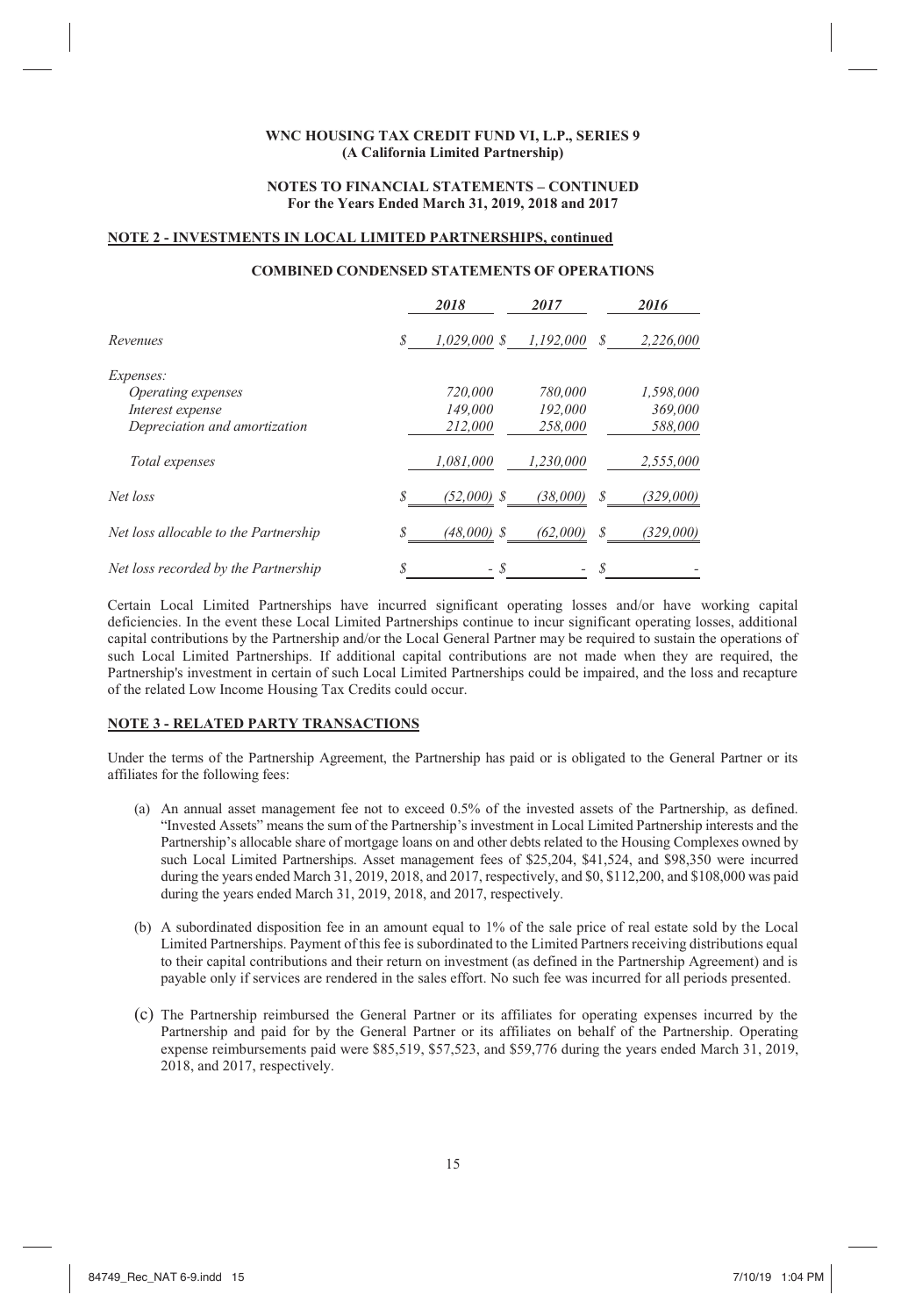### **NOTES TO FINANCIAL STATEMENTS – CONTINUED For the Years Ended March 31, 2019, 2018 and 2017**

# **NOTE 3 - RELATED PARTY TRANSACTIONS, continued**

The accrued fees and expenses due to the General Partner and affiliates consist of the following at:

|                                                              |  | March 31.    |  |           |  |  |  |  |
|--------------------------------------------------------------|--|--------------|--|-----------|--|--|--|--|
|                                                              |  | 2019         |  | 2018      |  |  |  |  |
| Asset management fee payable<br>Expenses paid by the General |  | 1,584,635 \$ |  | 1.559.431 |  |  |  |  |
| Partner or an affiliate on<br>behalf of the Partnership      |  | 27,346       |  | 45,286    |  |  |  |  |
| Total                                                        |  | 1,611,981    |  | 1.604.717 |  |  |  |  |

The General Partner and/or its affiliates do not anticipate that these accrued fees will be paid until such time as capital reserves are in excess of the future foreseeable working capital requirements of the Partnership.

The Partnership currently has insufficient working capital to fund its operations. Associates has agreed to continue providing advances sufficient enough to fund the operations and working capital requirements of the Partnership through June 30, 2020.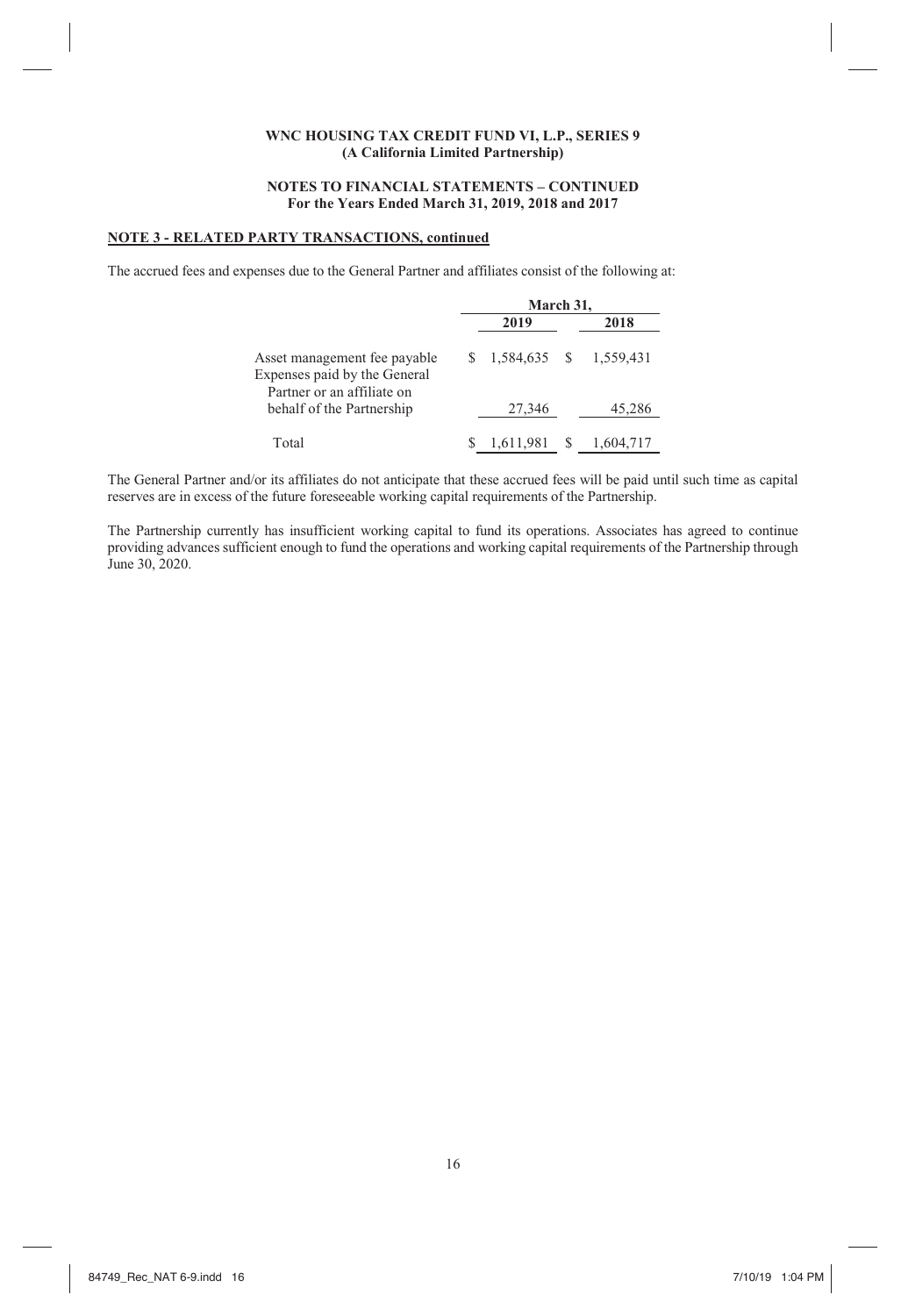# **NOTES TO FINANCIAL STATEMENTS - CONTINUED For the Years Ended March 31, 2019, 2018 and 2017**

# **NOTE 4 – QUARTERLY RESULTS OF OPERATIONS (UNAUDITED)**

The following is a summary of the quarterly operations for the years ended March 31 (rounded):

| 2019                                                      | June 30      | September 30                   |   | December 31              |    | March 31 |
|-----------------------------------------------------------|--------------|--------------------------------|---|--------------------------|----|----------|
| Income                                                    | \$<br>10.000 | \$<br>$\overline{\phantom{0}}$ | S | $\overline{\phantom{0}}$ | -S |          |
| Operating expenses                                        | (35,000)     | (19,000)                       |   | (24,000)                 |    | (16,000) |
| Loss from operations                                      | (25,000)     | (19,000)                       |   | (24,000)                 |    | (16,000) |
| Net income (loss)                                         | (25,000)     | (19,000)                       |   | (24,000)                 |    | (16,000) |
| Net income (loss) available to<br><b>Limited Partners</b> | (25,000)     | (19,000)                       |   | (24,000)                 |    | (16,000) |
| Net income (loss) per Partnership<br>Unit                 | (2)          | (1)                            |   | (2)                      |    | (1)      |

| 2018                                                      | June 30     |   | September 30 |   | December 31              |     | March 31 |
|-----------------------------------------------------------|-------------|---|--------------|---|--------------------------|-----|----------|
| Income                                                    | \$<br>6,000 | S | 7,000        | S | $\overline{\phantom{0}}$ | - S |          |
| Operating expenses                                        | (24,000)    |   | (21,000)     |   | (31,000)                 |     | (12,000) |
| Loss from operations                                      | (18,000)    |   | (14,000)     |   | (31,000)                 |     | (12,000) |
| Gain on sale of Local Limited<br>Partnerships             | 100,000     |   |              |   |                          |     | 38,000   |
| Net income (loss)                                         | 82,000      |   | (14,000)     |   | (31,000)                 |     | 26,000   |
| Net income (loss) available to<br><b>Limited Partners</b> | 82,000      |   | (14,000)     |   | (31,000)                 |     | 26,000   |
| Net income (loss) per Partnership<br>Unit                 | 5           |   | (1)          |   | (2)                      |     | 2        |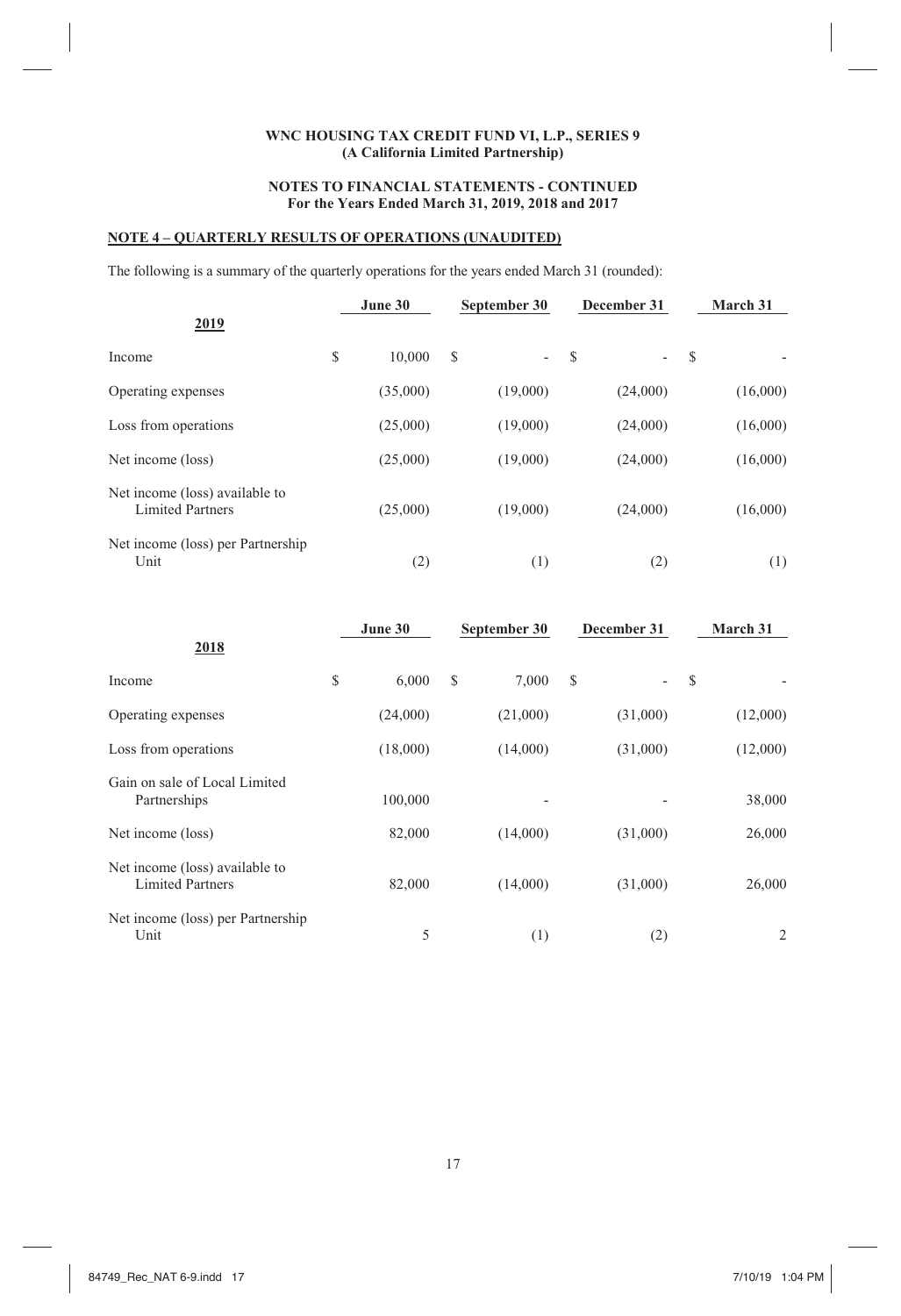### **NOTES TO FINANCIAL STATEMENTS - CONTINUED For the Years Ended March 31, 2019, 2018 and 2017**

### **NOTE 4 – QUARTERLY RESULTS OF OPERATIONS (UNAUDITED), continued**

| 2017                                                      |   | June 30                  |   | September 30 |   | December 31    |               | March 31 |
|-----------------------------------------------------------|---|--------------------------|---|--------------|---|----------------|---------------|----------|
| Income                                                    | S | 2,000                    | S | 24,000       | S | $\overline{a}$ | <sup>\$</sup> | 3,000    |
| Operating expenses                                        |   | (31,000)                 |   | (49,000)     |   | (30,000)       |               | (26,000) |
| Loss from operations                                      |   | (29,000)                 |   | (25,000)     |   | (30,000)       |               | (23,000) |
| Gain on sale of Local Limited<br>Partnerships             |   | $\overline{\phantom{0}}$ |   |              |   | 87,000         |               | 21,000   |
| Net income (loss)                                         |   | (29,000)                 |   | (25,000)     |   | 57,000         |               | (2,000)  |
| Net income (loss) available to<br><b>Limited Partners</b> |   | (29,000)                 |   | (25,000)     |   | 56,000         |               | (2,000)  |
| Net income (loss) per Partnership<br>Unit                 |   | (2)                      |   | (2)          |   | 4              |               |          |

### **NOTE 5 – LEGAL PROCEEDINGS**

On or about March 12, 2018, Sioux Falls Environmental Access, Inc., the general partner (the "General Partner") of both 505 West Main L.P. ("West Main") and North Davison Partners 99 L.P. ("North Davison") filed complaints (the "Complaints") alleging, among other things, breach of contract against WNC Housing Tax Credit Fund VI, L.P. Series 9 (the "Fund") and WNC Housing, L.P. ("WNC") in the South Dakota Circuit Court (the "Court"). The Fund and WNC answered the Complaints and WNC filed third party complaints against Crane & Fowler Investments, LLC. The Third-Party Complaints allege, among other things, breach of contract. Rather than proceeding with costly litigation, on May 24, 2019, the parties entered into a Settlement and Mutual Release Agreement (the "Agreement"), pursuant to which, the Fund and WNC will convey its interest in West Main and North Davison to the General Partner (or an affiliate thereof) for \$230,934.39 and \$130,672.10 respectively. In order for the Agreement to be consummated, approval from U.S. Department of Housing and Urban Development is required for the transfer of the interest. The settlement will likely come to fruition during the third quarter of 2019.